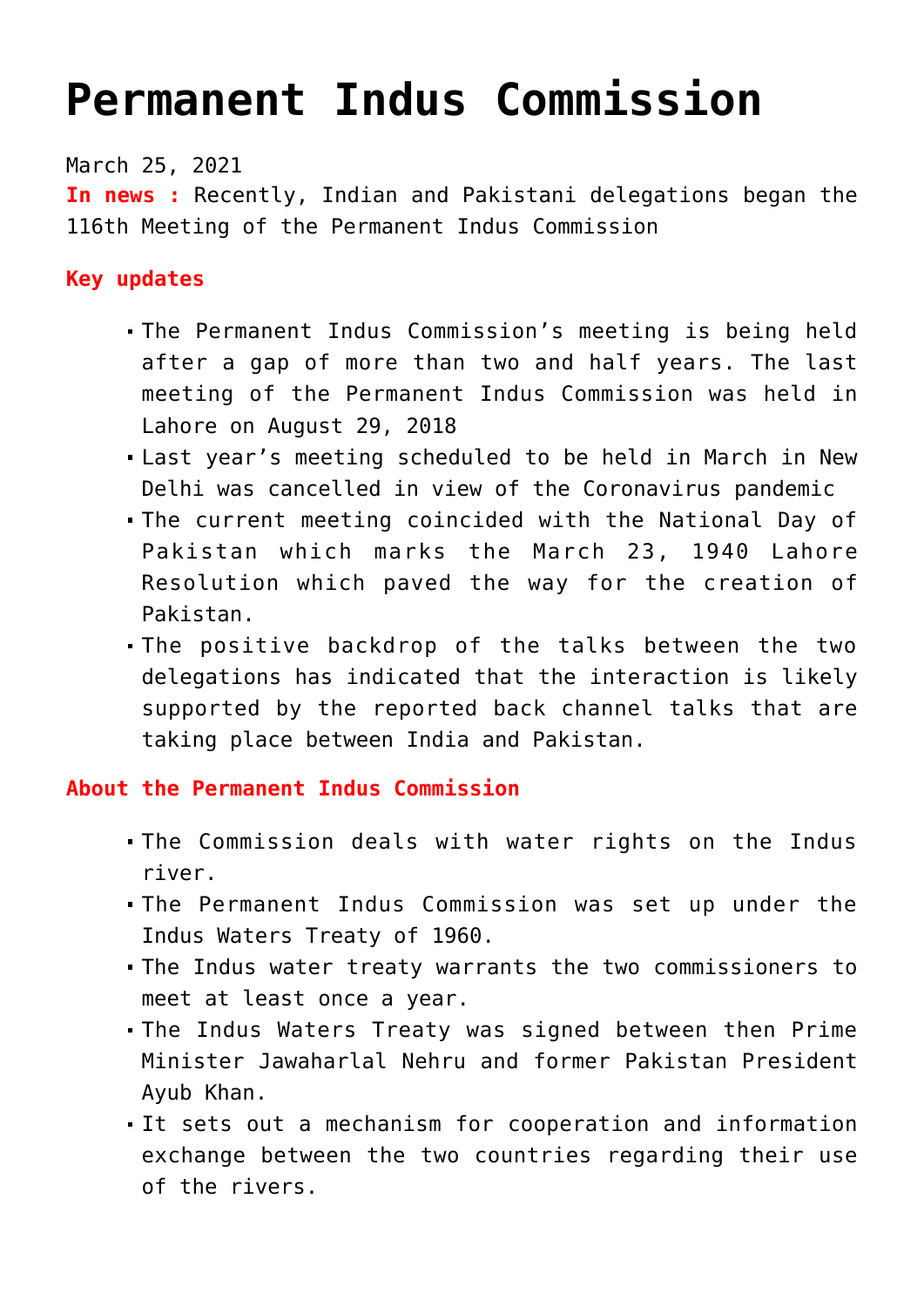## **Key issues discussed**

- On the first day of the meeting, discussions on Pakistan's objections to the Indian projects were held
- India is building the 1,000 MW Pakal Dul Hydro Electric Project on river Marusudar, a tributary of the Chenab.
- The project is located in Kishtwar district of Jammu & Kashmir.
- The second project, Lower Kalnai, is being developed on the Chenab river.
- The Pakistan side expressed its concern regarding these projects

## **Indus Waters Treaty**

- It was signed between India and Pakistan and **brokered by the World Bank**
- The treaty fixed and delimited the rights and obligations of both countries concerning the use of the waters of the Indus River system.
- As per the provisions of the Indus Waters Treaty, **all the waters of the Eastern Rivers** (Sutlej, Beas, and Ravi), amounting to around 33 million acre feet (MAF) annually, is **allocated to India** for unrestricted use and **the waters of the Western rivers** (Indus, Jhelum, and Chenab) amounting to around 135 MAF annually largely **to Pakistan**.
- Under the treaty, **India has been given the right to generate hydroelectricity through run-of-the-river** projects on the western rivers, subject to specific criteria for design and operation.
- It also gives the **right to Pakistan to raise concerns on the design of Indian hydroelectric projects** on western rivers.
- The Treaty also provides an arbitration mechanism to solve disputes amicably.
- **A Permanent Indus Commission was set up** as a bilateral commission to implement and manage the Treaty. The